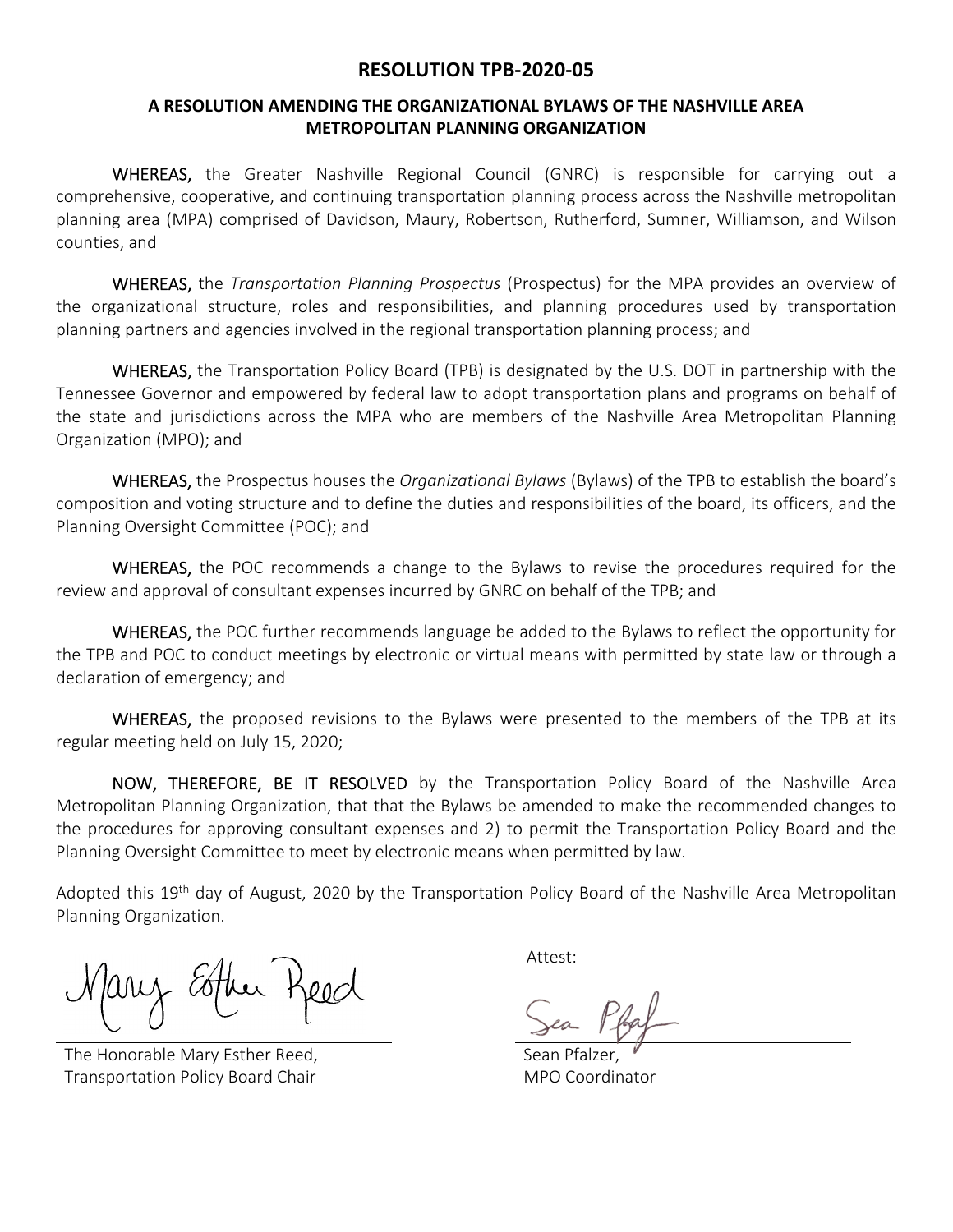# **Transportation Policy Board for the Nashville Metropolitan Planning Area**

# **Organizational Bylaws**

#### **Article 1. Name**

- A. The name of the organization shall be the "Nashville Area Metropolitan Planning Organization" or "MPO."
- B. The governing body shall be the "Transportation Policy Board" or "Policy Board."

#### **Article 2. Composition and Voting**

- A. The Policy Board shall be comprised of the principal elected official from each county and each municipal government of 5,000 or more people as of the last decennial U.S. Census located within the approved metropolitan planning area of the MPO.
- B. The Metropolitan Government of Nashville‐Davidson County shall have two seats on the Policy Board occupied by the Metropolitan Mayor and Metropolitan Vice‐Mayor to represent the former county and city governments.
- C. The Policy Board also shall include the Governor of Tennessee, a representative of the Greater Nashville Regional Council, a representative of area public transit operators, a representative of county highway officials, the Tennessee Division Administrator of the Federal Highway Administration, and the Region IV Administrator of the Federal Transit Administration.
- D. Each member of the Policy Board shall vote on proposed actions except for those in seats designated for the Federal Transit Administration, the Federal Highway Administration, and any member of the board designated to serve as the MPO Sponsor Agency per Article 3, Part H of these Bylaws, unless such member is a local municipality or county government.

#### **Article 3. Duties and Responsibilities**

- A. The Policy Board shall serve as the policy-making body of the designated MPO for the Nashville-Davidson Urbanized Area, the Murfreesboro Urbanized Area, and all other parts of the Tennessee counties of Davidson, Maury, Robertson, Rutherford, Sumner, Williamson, and Wilson in order to provide a central forum for cooperative transportation decision‐making in accordance with the provisions of Title 23, Part 450 of the Code of Federal Regulations.
- B. The Policy Board shall, in cooperation with the Governor, adjust the boundary of the metropolitan planning area defined in Part A of this Article, as necessary, to account for continued urbanization of the region and to delineate the geography represented by the Policy Board and included in MPO plans and programs.
- C. The Policy Board shall adopt and maintain a Transportation Planning Prospectus to describe the planning process and products, organizational structure, and decision‐making procedures of the MPO.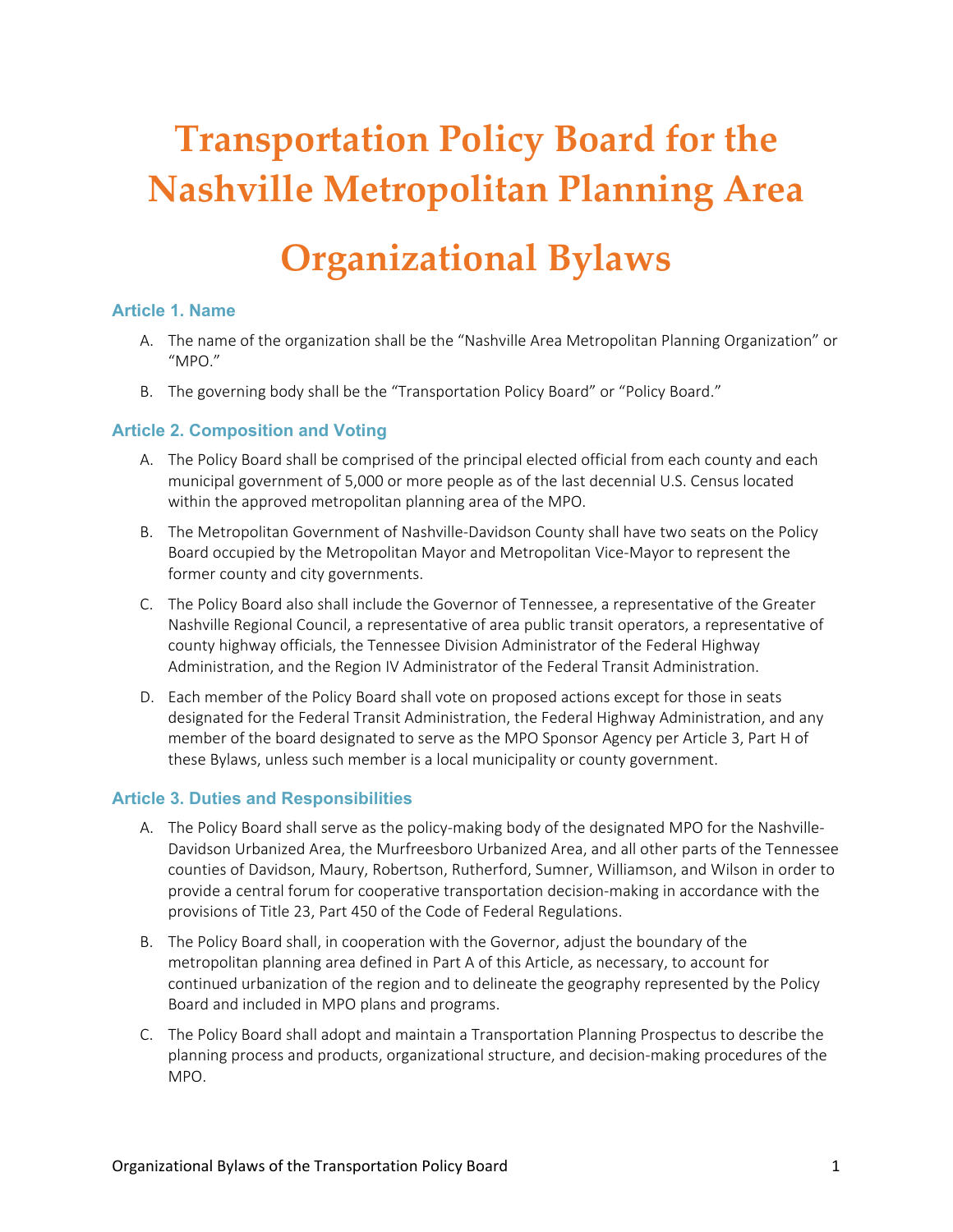- D. The Policy Board shall adopt and maintain a Public Participation Plan to inform the public and interested stakeholders about the opportunities to participate in the planning process and to review and comment on plans and programs scheduled for adoption by the Policy Board.
- E. The Policy Board shall adopt and maintain a Regional Transportation Plan to identify and prioritize multi-modal transportation needs and financial resources anticipated over the next 20 to 25 years.
- F. The Policy Board shall adopt and maintain a Transportation Improvement Program to account for transportation projects scheduled for implementation during the next 4 to 5 years to include, at a minimum, all projects in receipt of funding provided under titles 23 and 49 of U.S.C.
- G. The Policy Board shall adopt and maintain a Transportation [Unified] Planning Work Program (UPWP) to direct the research and planning activities to be carried out in support of federal planning requirements and to identify the use of federal transportation planning grants made available under titles 23 and 49 of U.S.C. and the required matching funds.
- H. The Policy Board shall identify a Sponsor Agency to administer federal planning grants, execute contracts, and develop plans and programs on behalf of the MPO.
- I. The Policy Board shall establish a Planning Oversight Committee to ensure that MPO planning funds are expended by the Sponsor Agency and other partners in a manner consistent with the adopted Unified Planning Work Program and to negotiate and monitor the terms of agreement with the Sponsor Agency.
- J. The Policy Board shall establish a Transportation Coordinating Committee comprised of professional staff from member jurisdictions, state and federal agencies, and other relevant organizations to assist in the development and implementation of plans and programs.
- K. The Policy Board shall establish standing or ad hoc study committees as required to ensure cooperative, comprehensive, and continuing transportation planning is carried out across the planning area.

### **Article 4. Officers**

- A. The Policy Board shall elect a chairperson and vice-chairperson from its membership. Such election shall be by a majority of the membership.
- B. Only those members on the Policy Board who serve as an elected official of a municipal or county government may serve in the role of chairperson or vice‐chairperson.
- C. Election of officers shall take place on or before the first meeting of the calendar year and the term of office shall be for one year or until such time as new officers are elected.
- D. Officers may succeed themselves, with no limitation to number of terms, contingent upon eligibility as the result of being an elected official per Part B of this Article.
- E. The executive director of the Sponsor Agency, or their designee, shall serve as the recording secretary to the Policy Board for the purposes of noticing meetings and recording minutes.

### **Article 5. Duties of the Chairperson**

A. The chairperson, or in their absence the vice‐chairperson, shall preside at all meetings of the Policy Board. In the event neither officer is present, the chairperson's representative or the vice‐ chairperson's representative shall preside.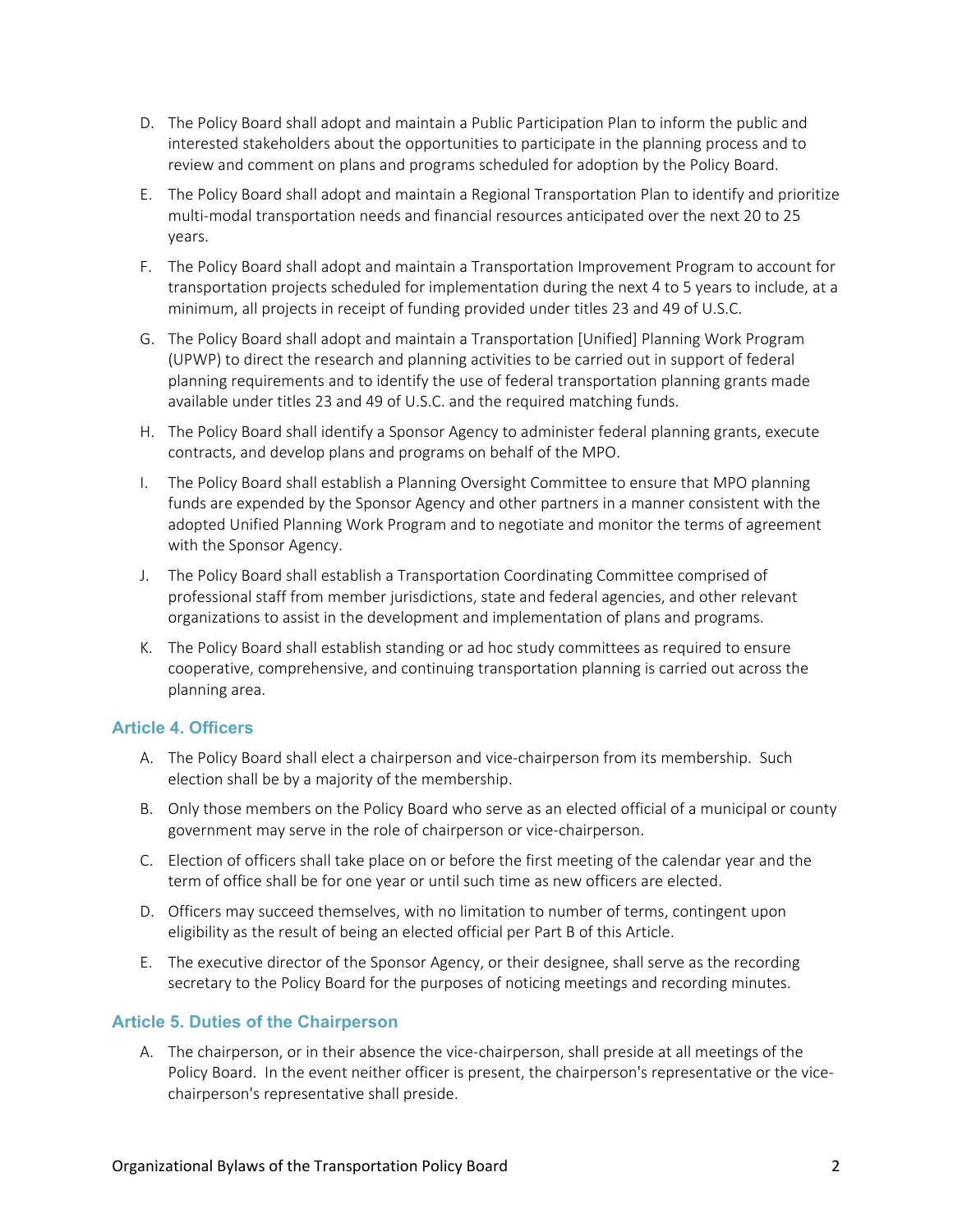- B. The chairperson shall authenticate and the secretary shall attest, by signature, all resolutions adopted by the Policy Board and the approved minutes of each meeting.
- C. The chairperson shall have the right to debate and vote on any issue before the Policy Board.
- D. The chairperson or his/her designated representative shall represent the Policy Board at hearings or meetings as required.
- E. Should the office of chairperson or vice‐chairperson become vacant, the Policy Board shall elect a successor for the unexpired term of office at its next regular meeting.

### **Article 6. Duties of the Planning Oversight Committee**

- A. The committee shall monitor the progress of activities identified the UPWP on behalf of the MPO. The committee shall be provided a monthly staff report on the progress of MPO activities including the status of ongoing consultant contracts and any necessary corrective actions that will ensure the timely completion of projects.
- B. The committee shall be responsible for recommending the terms of agreement with the Sponsor Agency selected to administer MPO planning grants and to provide staffing services to the MPO. The committee shall present its recommendations to the Policy Board for approval.
- C. The committee shall consist of the chairperson and vice‐chairperson of the Policy Board, the chairperson of the Transportation Coordinating Committee, Policy Board members that represent the largest city within each Census‐defined Urbanized Area located within the metropolitan planning area, a member of the Policy Board representing a municipality located outside of an Urbanized Area, a member of the Policy Board representing a county government, and a representative of the Tennessee Department of Transportation.
- D. The members of the committee representing a municipality located outside of an Urbanized Area and a county government shall be appointed by the Policy Board chairperson, and confirmed by a simple majority of the Policy Board membership at the first meeting of each calendar year.
- E. The committee shall meet in‐person to conduct business unless meeting by electronic means is otherwise permitted by state law or through a declaration of emergency.

#### **Article 7. Meetings**

- A. The Policy Board shall meet no less than quarterly, but as often as required to accomplish its duty to carry‐out the relevant federal metropolitan planning requirements. Business shall be conducted in person unless meeting by electronic means is otherwise permitted by state law or through a declaration of emergency.
- B. Prior to the end of a calendar year, the Policy Board shall adopt and publish a schedule of meetings for the upcoming calendar year in accordance with procedures outlined in the Public Participation Plan. All meetings of the Policy Board shall be open to the public.
- C. Each Policy Board member may designate, in writing, an alternate representative to serve at meetings of the Policy Board or Planning Oversight Committee during said member's absence. The representative shall have full voting privileges in the member's absence.
- D. The presence of a majority of the Policy Board membership or designated alternates at board meetings shall constitute a quorum for business transaction.